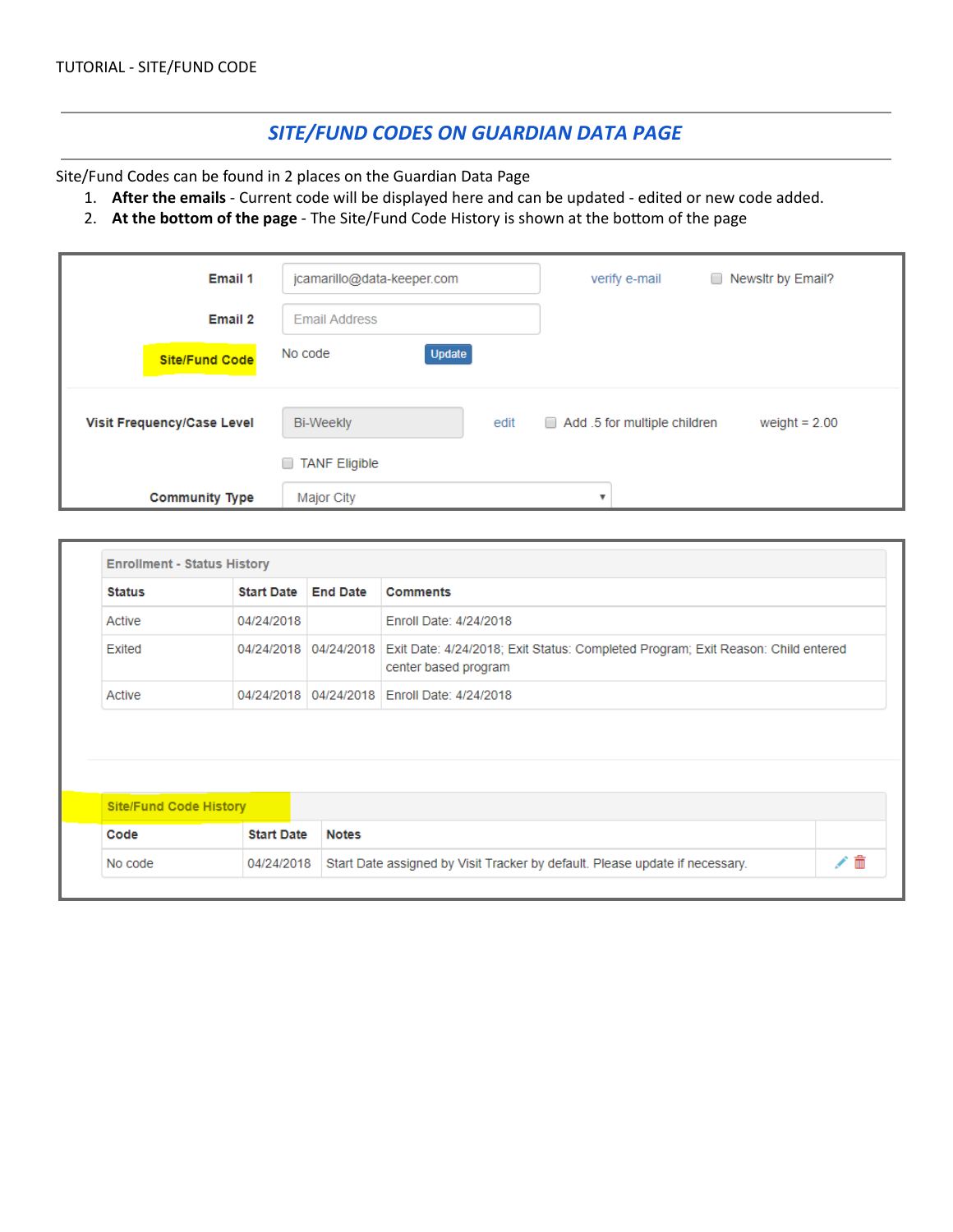# UPDATE BUTTON

Click the Update button to either edit the current code or add a new code by clicking "Modify current code"

| <b>Email 2</b>        | <b>Email Address</b> |               |
|-----------------------|----------------------|---------------|
| <b>Site/Fund Code</b> | <b>MIECHV</b>        | <b>Update</b> |
|                       |                      |               |

### Editing current code.

- Change the Start Date
- Add / Edit "Notes"

| Site/Fund Code Update |                                                                                 | $\times$ |
|-----------------------|---------------------------------------------------------------------------------|----------|
|                       | Modify current code                                                             |          |
| <b>Current Code:</b>  | No code                                                                         |          |
| <b>Start Date</b>     | 篇<br>04/24/2018                                                                 |          |
| <b>Notes</b>          | Start Date assigned by Visit Tracker by default.<br>Please update if necessary. |          |
| оопшинцу туре         | Save<br>Cancel<br>ινιαιοι σιιγ                                                  |          |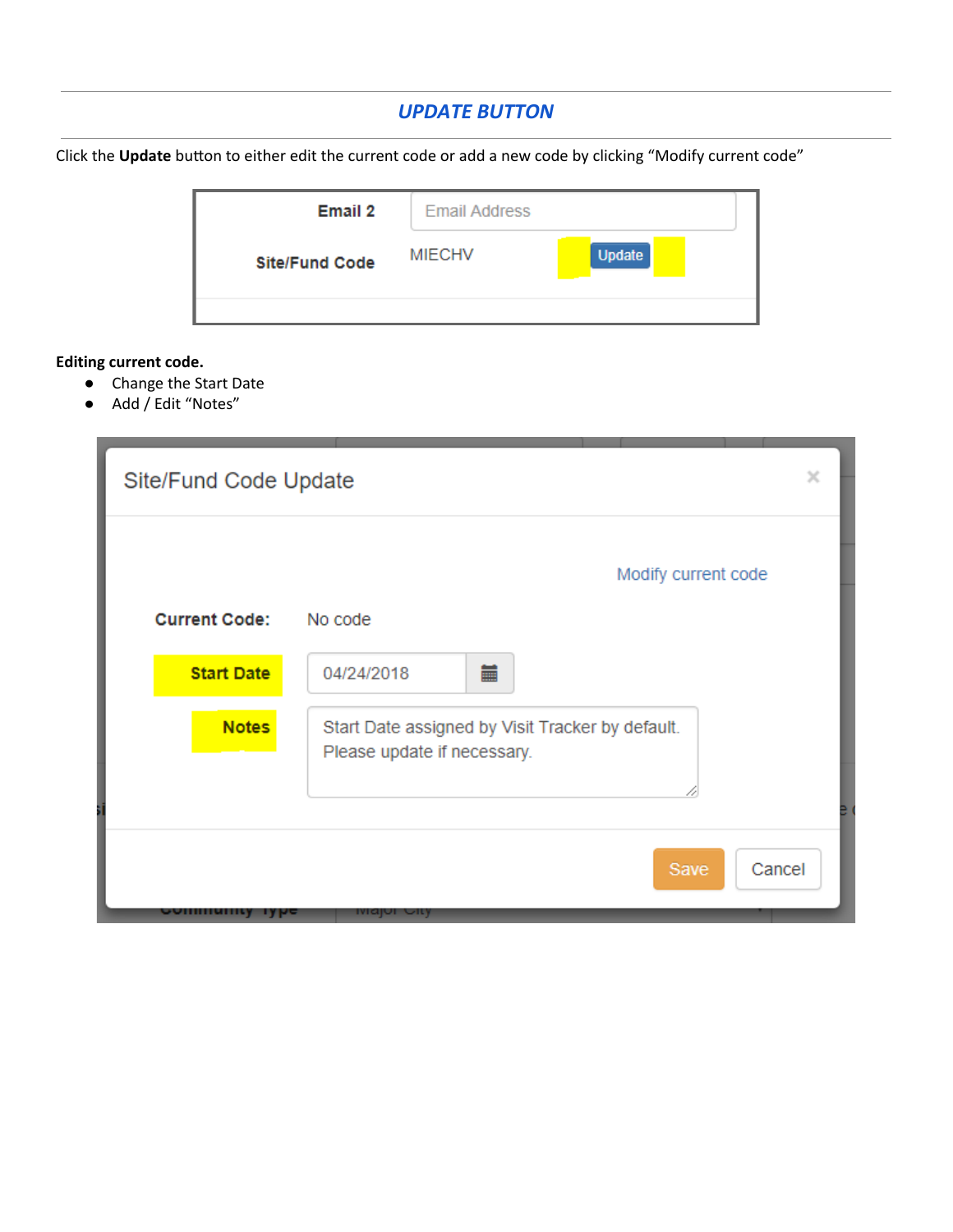## "Modify current code"

● Click this link to add a new code

| Site/Fund Code Update |                                                                                 |                     | $\times$ |
|-----------------------|---------------------------------------------------------------------------------|---------------------|----------|
|                       |                                                                                 | Modify current code |          |
| <b>Current Code:</b>  | No code                                                                         |                     |          |
| <b>Start Date</b>     | 篇<br>04/24/2018                                                                 |                     |          |
| <b>Notes</b>          | Start Date assigned by Visit Tracker by default.<br>Please update if necessary. |                     |          |
|                       |                                                                                 | Save<br>Cancel      |          |

- Pop-up will display current code
- Fields to enter the New Code and details will open up

| Site/Fund Code Update |                   | ×      |
|-----------------------|-------------------|--------|
|                       |                   |        |
| Current Code: No code |                   |        |
| New Code<br>訆         | MIECHV<br>¥       |        |
| <b>Start Date</b>     | 藟<br>05/11/2018   |        |
| E<br>Notes            | NEW CODE ASSIGNED |        |
|                       |                   |        |
|                       |                   |        |
|                       | Save              | Cancel |
|                       |                   |        |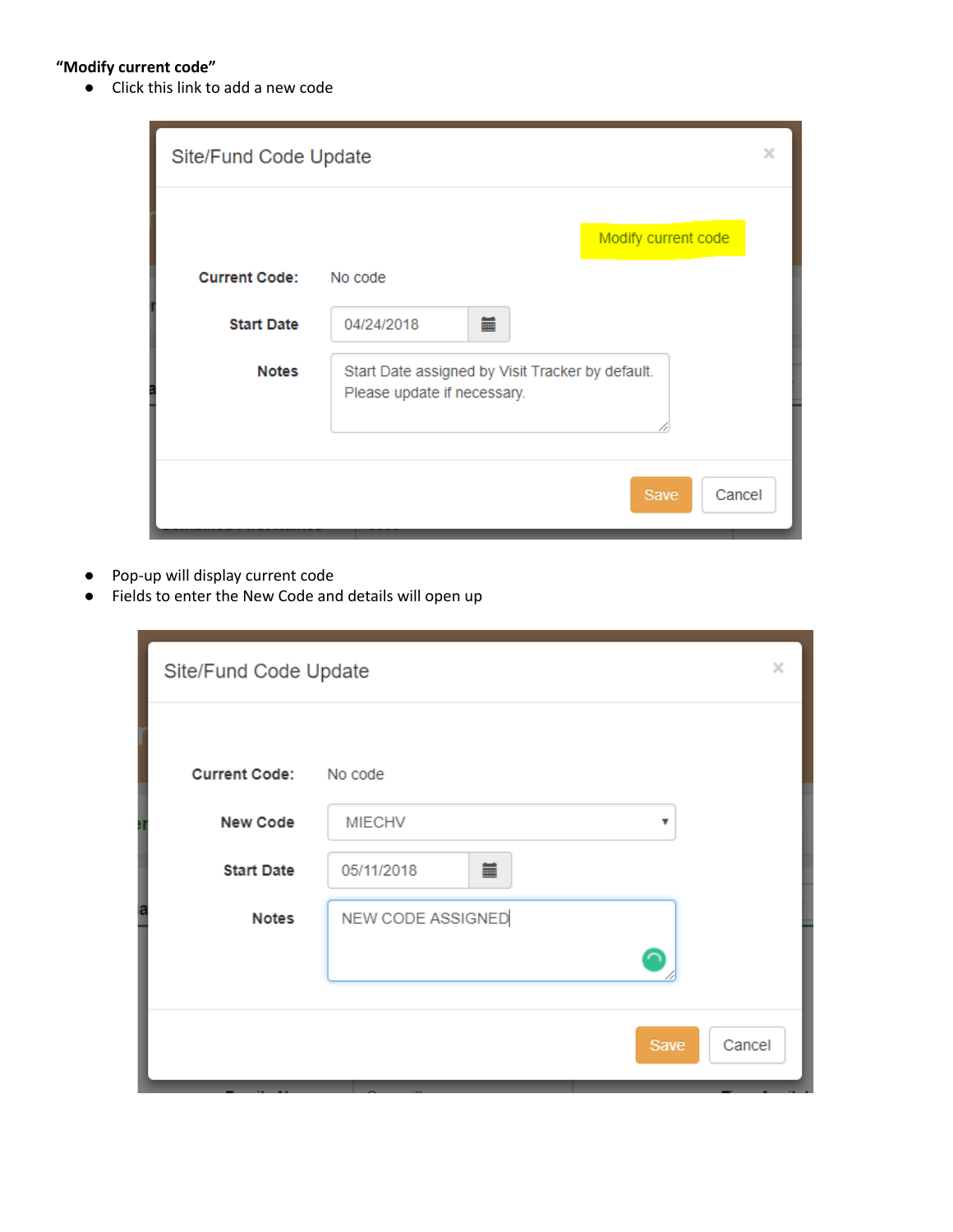After updating

● Current code is updated and will be displayed

| <b>Email 2</b>           | <b>Email Address</b> |               |      |                 |
|--------------------------|----------------------|---------------|------|-----------------|
| <b>Site/Fund Code</b>    | <b>MIECHV</b>        | <b>Update</b> |      |                 |
| sit Frequency/Case Level | <b>Bi-Weekly</b>     |               | edit | Add .5 for mult |

● History table will show the new code added

| Active                                |                   | 04/24/2018 04/24/2018 Enroll Date: 4/24/2018 |        |  |
|---------------------------------------|-------------------|----------------------------------------------|--------|--|
|                                       |                   |                                              |        |  |
|                                       |                   |                                              |        |  |
|                                       |                   |                                              |        |  |
|                                       |                   |                                              |        |  |
|                                       |                   |                                              |        |  |
|                                       |                   |                                              |        |  |
|                                       |                   |                                              |        |  |
| <b>Site/Fund Code History</b><br>Code | <b>Start Date</b> | <b>Notes</b>                                 |        |  |
| <b>MIECHV</b>                         |                   | 05/11/2018 NEW CODE ASSIGNED                 | 侖<br>∕ |  |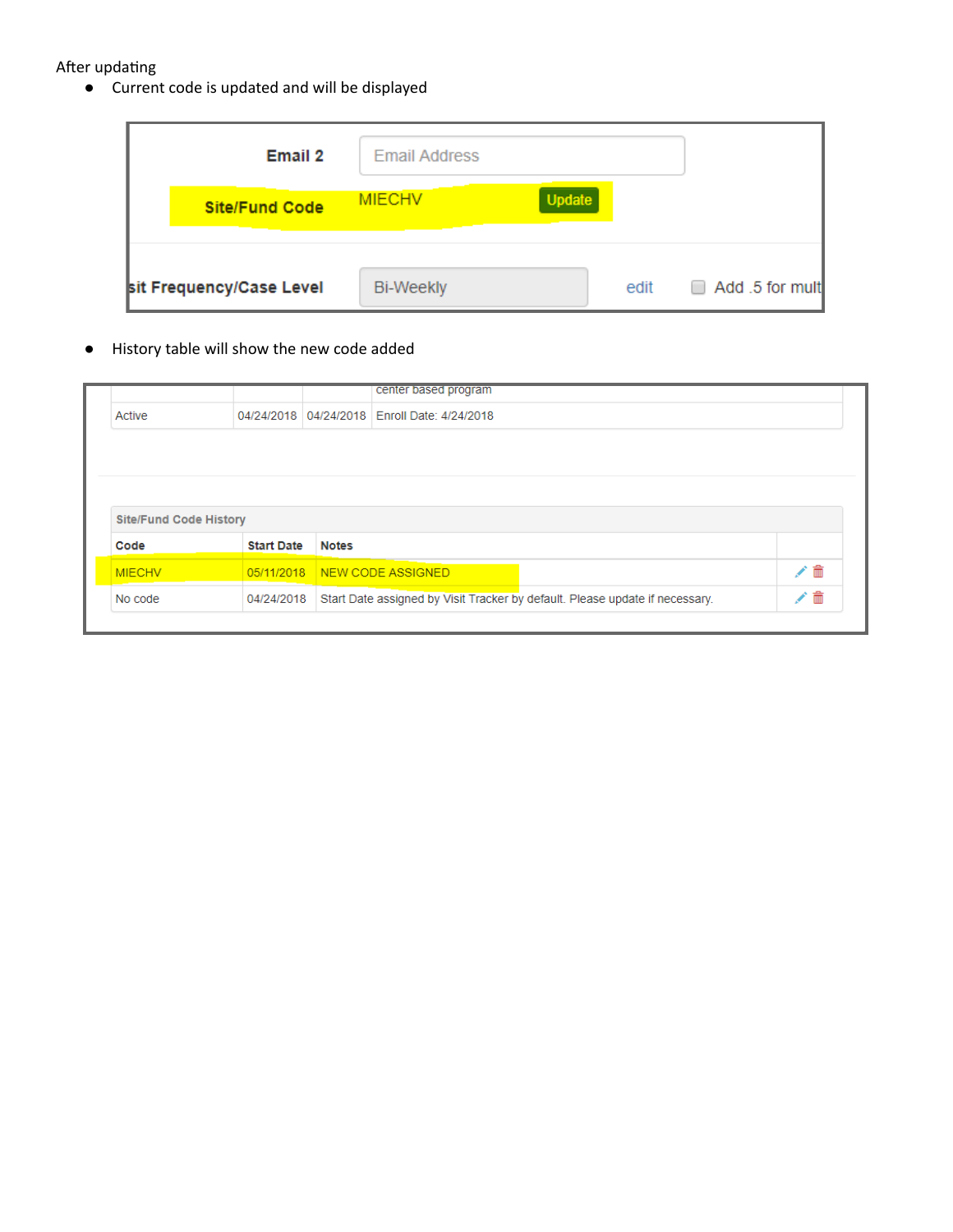## EDIT AND DELETING FROM THE HISTORY TABLE

Edit and delete icons will be displayed for each code in the History table

| <b>Site/Fund Code History</b> |                   |                                                                              |  |  |
|-------------------------------|-------------------|------------------------------------------------------------------------------|--|--|
| Code                          | <b>Start Date</b> | <b>Notes</b>                                                                 |  |  |
| <b>MIECHV</b>                 | 05/11/2018        | NEW CODE ASSIGNED                                                            |  |  |
| No code                       | 04/24/2018        | Start Date assigned by Visit Tracker by default. Please update if necessary. |  |  |

## Clicking the "pencil" (edit)

● Edit the Start Date and/or Notes

| <b>Edit Site/Fund History</b> |                          |                | $\times$ |
|-------------------------------|--------------------------|----------------|----------|
| Current Code: MIECHV          |                          |                |          |
| <b>Start Date</b>             | 薑<br>05/11/2018          |                |          |
| <b>Notes</b>                  | <b>NEW CODE ASSIGNED</b> |                |          |
|                               |                          |                |          |
|                               |                          | Cancel<br>Save |          |